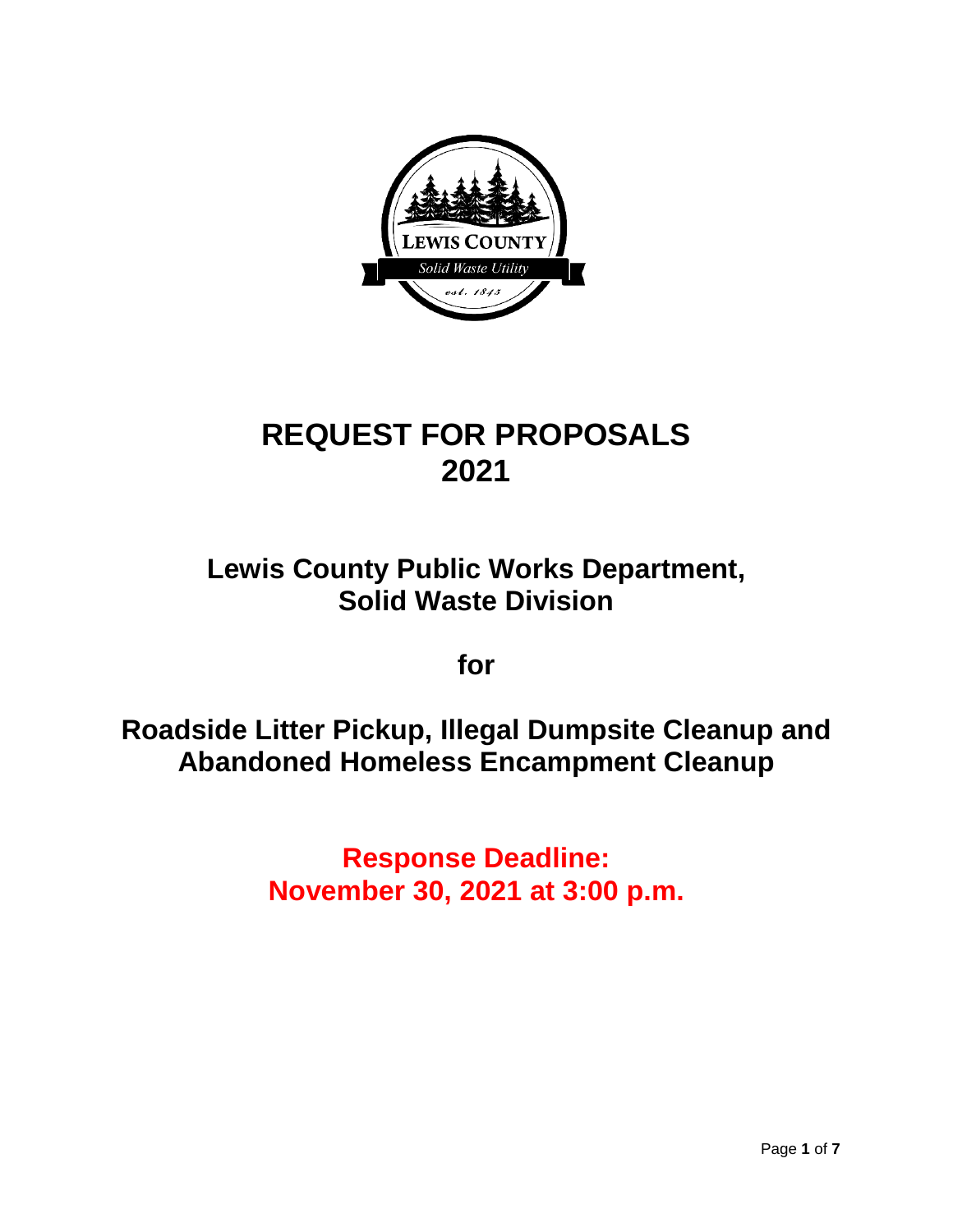THIS PAGE WAS INTENTIONALLY LEFT BLANK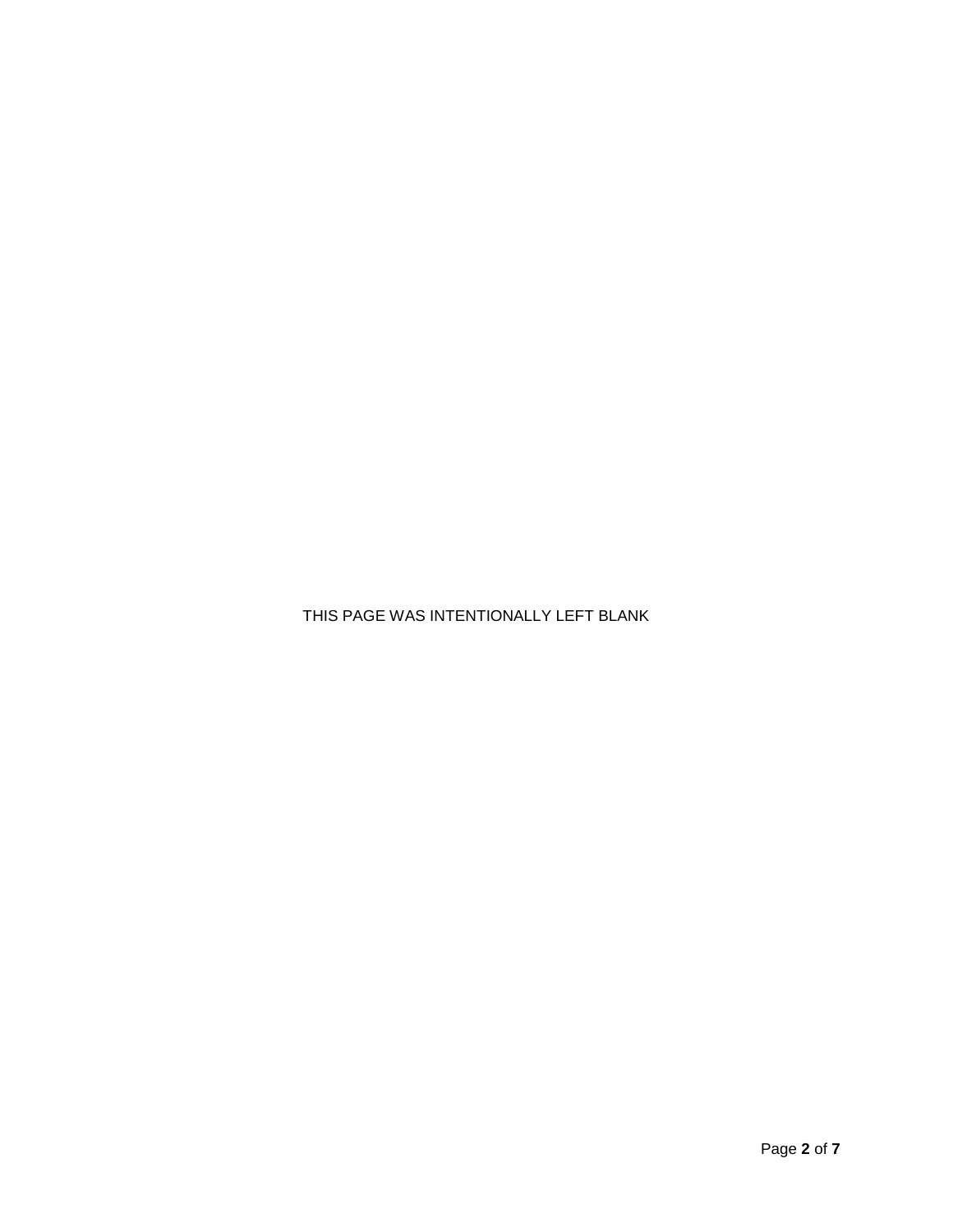### **REQUEST FOR PROPOSAL ROADSIDE LITTER PICKUP, ILLEGAL DUMPSITE CLEANUP AND ABANDONED HOMELESS ENCAMPMENT CLEANUP**

#### **RESPONSE DEADLINE: TUESDAY, NOVEMBER 30, 2021 AT 3:00 P.M.**

#### **1.0 DESCRIPTION**

Lewis County Public Works Solid Waste Division is issuing this Request for Proposals from qualified Service Providers to provide roadside litter pickup, illegal dumpsite cleanup and abandoned homeless encampment cleanup.

#### **2.0 BACKGROUND**

Lewis County Public Works, Solid Waste Utility (County) has contracted with vendors in the past to collect roadside litter. The County would like to implement this program again and expand the contracted services to include illegal dumpsite cleanup and abandoned homeless encampment cleanup. In earlier years, the roadside litter contractor collected, tracked and disposed of the following:

- Litter
- Road Miles
- Recyclables

The contractor would be expected to operate Monday through Friday between the hours of 8am and 5pm., but hours outside this window are negotiable.

#### **3.0 SCOPE**

The County is soliciting a Request for Proposals for roadside litter pick-up, illegal dumpsite cleanup and abandoned homeless encampment cleanup. The following list is an example of the anticipated tasks to be included in the evaluation but is not intended to be limiting:

- Provide a team to perform the requested services.
- Collect roadside litter as designated by County Staff.
- Cleanup illegal dumpsites as designated by County Staff.
- Assist County with cleanup of abandoned homeless encampments as requested.
- Proper disposal of collected waste at the Central Transfer Station or the Morton Transfer Station.
- Proper recycling at the Central Transfer Station or the Morton Transfer Station of the following materials: Paper products, Metals, Glass Bottles/Jars and Corrugated Cardboard.

A specific, detailed service agreement will be negotiated with the successful candidate following notification from the County of contract award.

#### **4.0 SUBMITTAL PROCESS**

Proposers are solely responsible for all costs incurred in the development and submission of the response to this Request for Proposals or any other presentations whether in response to this or to any subsequent requirements of the service provider selection and agreement negotiation process. All materials submitted in the response to this become the property of Lewis County.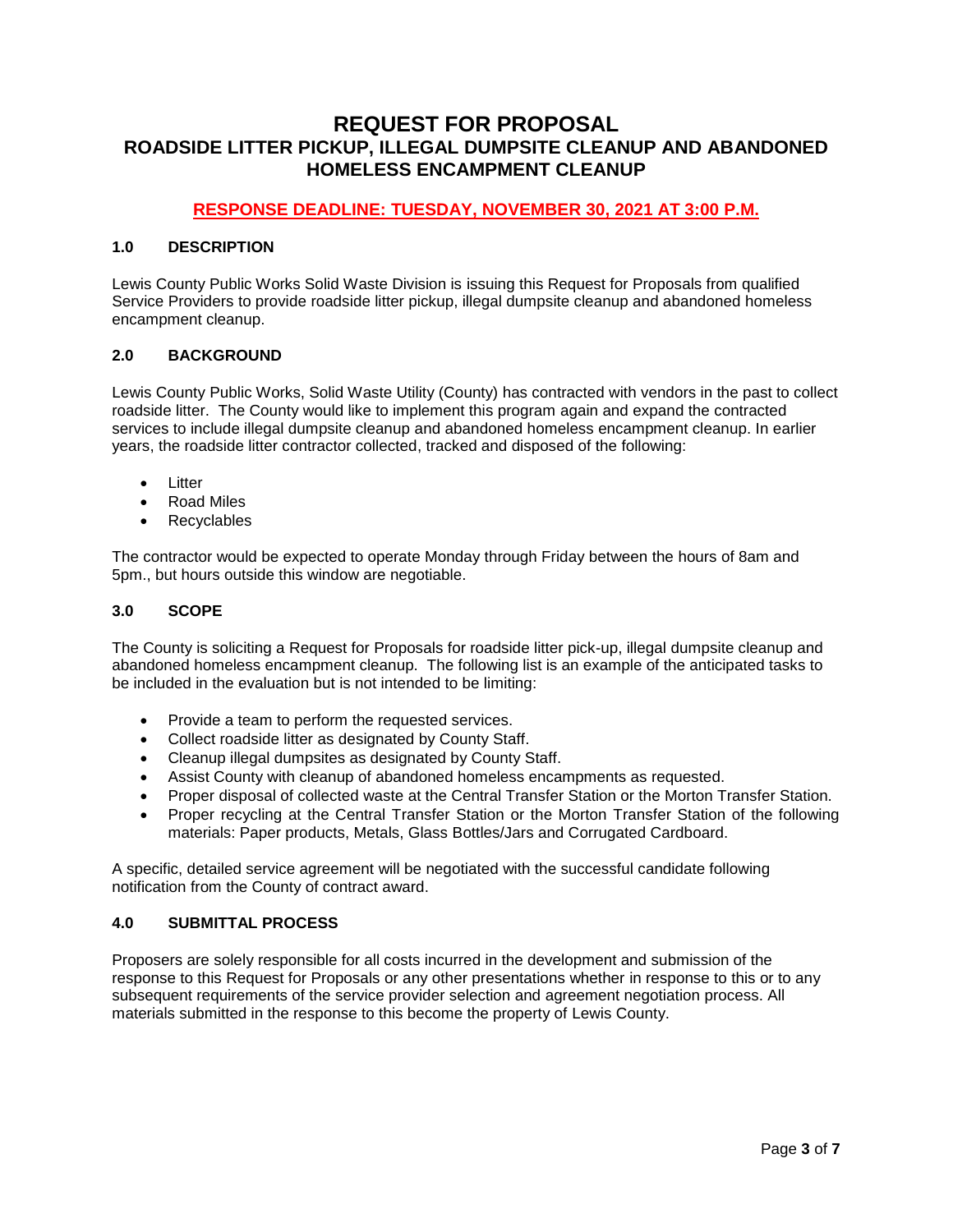#### **5.0 REQUEST FOR PROPOSAL QUESTIONS**

Proposers may submit questions regarding this solicitation. Questions must be submitted *via e-mail* by **November 18, 2020**, and should be directed to:

Teri Lopez, Administrative Assistant Lewis County Public Works Solid Waste Division [Teri.Lopez@lewiscountywa.gov](mailto:Teri.Lopez@lewiscountywa.gov)

Failure to request clarification of any inadequacy, omission, or conflict will not relieve the vendor of any responsibilities under this solicitation or any subsequent contract. It is the responsibility of the interested vendor to assure that they received responses to questions if any are issued.

#### **6.0 SERVICE AGREEMENT TERM AND SCHEDULE**

All services awarded through this solicitation shall commence upon execution of the service agreement and extend through June 30, 2023. The service agreement term and schedule will be determined with the selected service provider as part of the award, including the responsibilities for each party and a rate structure for roadside litter pick-up, illegal dumpsite cleanup and abandoned homeless encampment cleanup.

#### **7.0 SUBMITTAL REQUIREMENTS**

#### **Submitted responses must include the following information:**

- A rate structure per worker hour or crew hour (or if applicable per mile) to perform required tasks. See Exhibit A.
- A plan for the recruitment of workers and a list of dedicated staff, including proposed group leaders, to manage said workers.
- A detailed list of equipment and resources to be used.
- A sample invoice that will be submitted to Lewis County Solid Waste.
- A detailed Statement of Qualifications demonstrating the Service Provider's experience and expertise providing similar services. Identify up to three (3) municipalities where services are currently provided with similar complexity. Each description should not exceed one (1) page in length. Provide references and a current phone number for each municipality.

#### **8.0 EVALUATION CRITERIA**

Upon closure of the request for service bids, all submittals received will be reviewed and evaluated according to the criteria provided below:

| 1. General ability to perform roadside litter pick-up, illegal dumpsite cleanup and<br>abandoned homeless encampment cleanup. | 40 points |
|-------------------------------------------------------------------------------------------------------------------------------|-----------|
| 2. Rate structure (Exhibit A).                                                                                                | 20 points |

3. Experience and qualifications of service provider, including municipalities where services are currently provided with similar complexity. 20 points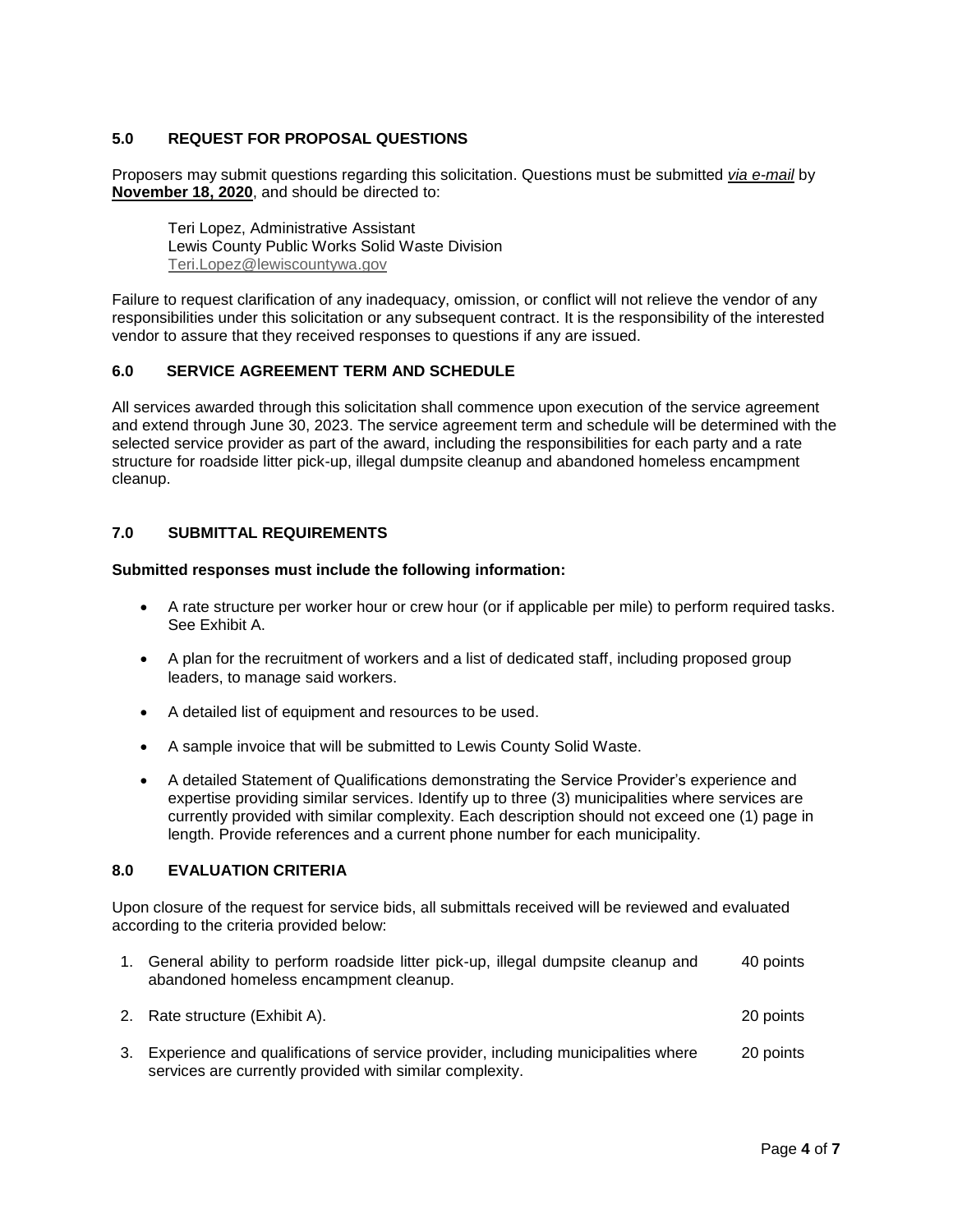4. Proposed equipment to meet the needs of the contracted services. 20 points

#### **9.0 SUBMITTAL GUIDELINES**

Please submit by mail/email to: Lewis County Solid Waste Division Attn: Teri Lopez PO Box 180 Centralia, WA 98531 [Teri.Lopez@lewiscountywa.gov](mailto:Teri.Lopez@lewiscountywa.gov)

#### **Proposals must be received no later than 3:00 p.m. on Tuesday, November 30, 2021.**

All costs for response, preparation, and negotiation incurred by the Proposer, whether or not they lead to execution of an agreement with the County must be borne entirely and exclusively by the Proposer.

Lewis County reserves the following rights for acceptance, modification, and/or rejection of submitted proposal(s) such as:

- 1. Rejection of any or all proposals.
- 2. Rejection of any proposals not in compliance with proposal requirements.
- 3. Providing of addenda, amendments, supplementary material or other modifications to the proposals specifications.
- 4. Cancellation of this Request for Proposals without issuance of another Request for Proposals.
- 5. Issuance of subsequent requests for new proposals.
- 6. Request for submission of further information by the Proposer in order to complete evaluation by Lewis County.
- 7. Determination to select one or more Proposers for attempted negotiation of a final agreement(s). Decisions made by Lewis County will be final.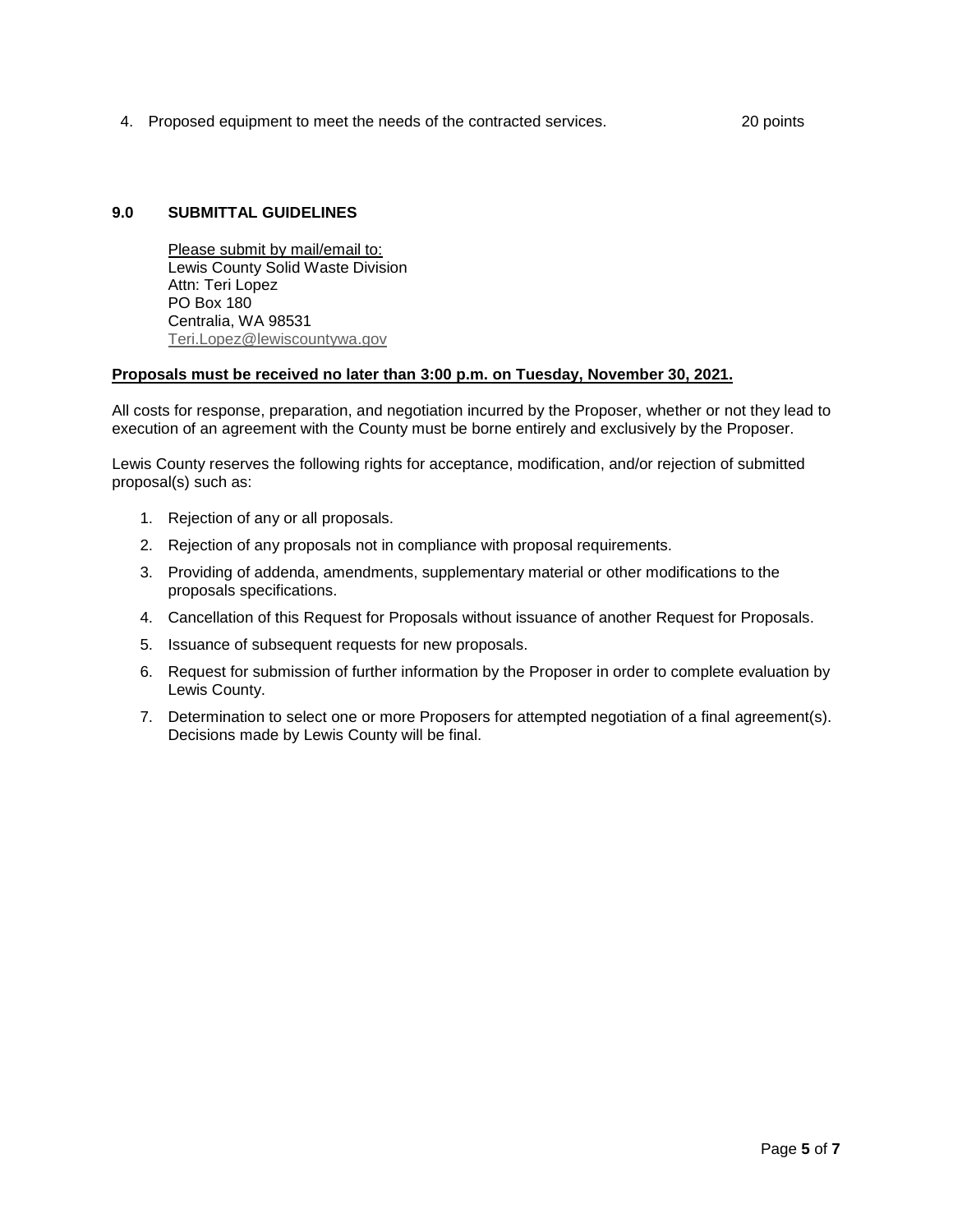#### **EXHIBIT A: RATE STRUCTURE**

#### **Non-Collusion Declaration**

**I, by signing the proposal, hereby declare, under penalty of perjury under the laws of the United States that the following statement are true and correct:**

- 1. That the undersigned person(s), firm, association or corporation has (have) not, either directly or indirectly, entered into any agreement, participation in any collusion, or otherwise taken any action in restraint of free competitive bidding in connection with the service for which this proposal is submitted.
- 2. That by signing the signature page of this proposal, I am deemed to have signed and have agreed to the provisions of this declaration.

| Item | <b>Description</b>                    | Per Person<br><b>Hourly</b><br>Rate | <b>Per Crew</b><br><b>Hourly</b><br>Rate | <b>Per Mile</b><br>Rate |
|------|---------------------------------------|-------------------------------------|------------------------------------------|-------------------------|
| 1    | Roadside Litter Pickup                |                                     |                                          |                         |
| 2    | <b>Illegal Dumpsite Cleanup</b>       |                                     |                                          |                         |
| 3    | Abandoned Homeless Encampment Cleanup |                                     |                                          |                         |